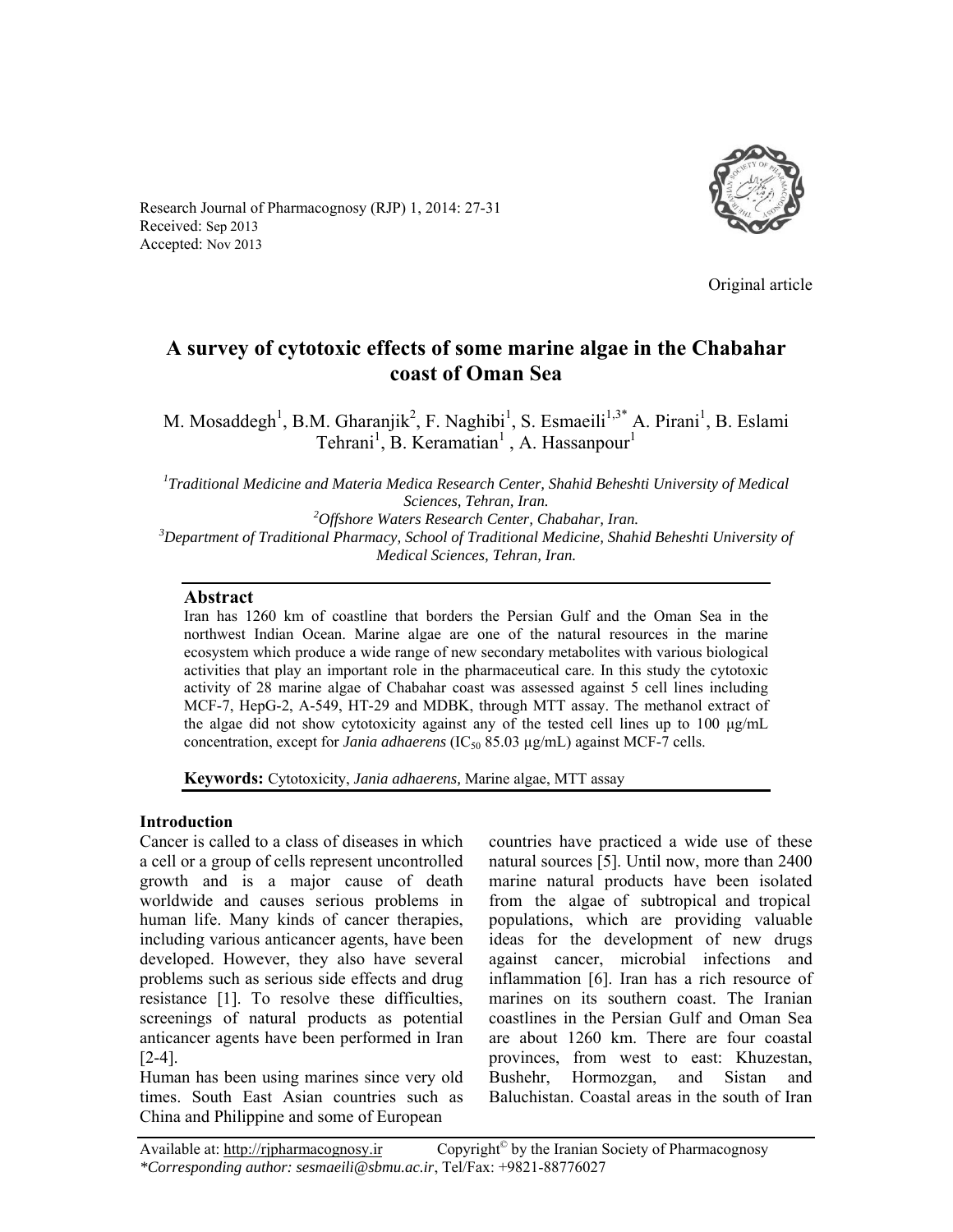provide excellent condition for the growth of marine algae.

Marine algae are one of the natural resources in the marine ecosystem. They contain various biologically active compounds which have been used as sources of agar, carrageenan, alginates, proteins, unsaturated fatty acids, vitamins and minerals. Hence, they are used in many industries such as pharmaceuticals, textile, human food and for treatment of some disease such as children fever, muscle and joint pains, digestive disorders and as sedatives and antibiotics [7]. Additionally, marine algae produce a wide range of new secondary metabolites with various biological activities that lead to the development of new pharmaceutical agents and play an important role in the production of pharmaceuticals [8].

Recent data has showed 153 species of marine algae from coastlines of Iranian islands and Hormozgan Province [9]. There have been only a few studies on the pharmacological effects of the marine algae in this region hence, it is necessary to conduct a comprehensive study on screening of the pharmaceutical activities of marines.

Chabahar is one of the coastline cities of Sistan and Baluchistan province which is located at 25º10'-25º21' N / 59º52'-61º3' E in southeast of Iran that consists of 300 Km coastline along Oman Sea. The present study intended to evaluate the cytotoxic activity of the marine algae in this area by MTT (Methyl Thiazol Tetrazolium) assay on 5 cell lines including MCF-7 (human breast adenocarcinoma), HepG-2 (human hepatocellular liver carcinoma), MDBK (Median- Darby bovine kidney), A-549 (nonsmall cell lung carcinoma) and HT-29 (human colon adenocarcinoma).

# **Experimental**

#### *Sample preparation*

Marine algae were collected from Chabahar coast (figure 1) and identified. Sampling was accomplished in three times in different seasons from March to October. Samples were collected from rocky substrate in the middle portion of intertidal zone by bottle knife and in subtidal zone by diving. The fresh samples of the marine algae were thoroughly washed with sea water and cleaned of sand and overgrowing organisms at the site of collection, and transported to the laboratory for extraction and other examinations. The voucher specimens were deposited at the Herbarium of Traditional Medicine and Materia Medica Research Center (TMRC).

# *Extraction*

The extracts were obtained by macerating of the dried marine algae powder in methanol for 24 h. After filtering, the extract was dried and kept at 4 °C. Extracts were dissolved in DMSO (Dimethyl Sulfoxide) and further diluted with cell culture medium. Each experiment was replicated thrice by 6 concentrations  $(3.125 - 100 \,\mu\text{g/mL})$ .

# *Fractionation*

Different solvents including petroleum ether, chloroform and methanol were used for fractionation with a similar method as extraction.

# *MTT assay*

The selected cells were seeded: MCF-7 (6000 cells), HepG-2 (15000 cells), MDBK (5800 cells), A-549 (8500 cells) and HT-29 (4800 cells) in 96-well plates and incubated for 24 h at 37  $\degree$ C in a CO<sub>2</sub> incubator. They were then exposed to different concentrations of the extracts and incubated for another 72 h. Cells treated with medium only served as the negative control and 5-Fluorouracil as the positive control. After incubation for 4 h with MTT solution (final concentration of 0.5 mg/ mL), the supernatant was removed and the resultant formazan crystals were dissolved in DMSO and the absorbance intensity was measured by a microplate reader at 570 nm.

# **Results and Discussion**

Total 28 marine algae, belonging to 13 families were collected. Most of the marine plants from Chabahar coast were collected in intertidal zone. Collection in subtidal zone was carried out only selectively in some regions between 25º 21'-25º 14' N / 60º 18'- 60º 39' E that consists of 55 km. Intertidal zone consist of 7 km at 25º 17' N / 60º 39' E in rocky and sandy coasts.

The samples were screened for the cytotoxic activity against 5 cell lines including MCF-7,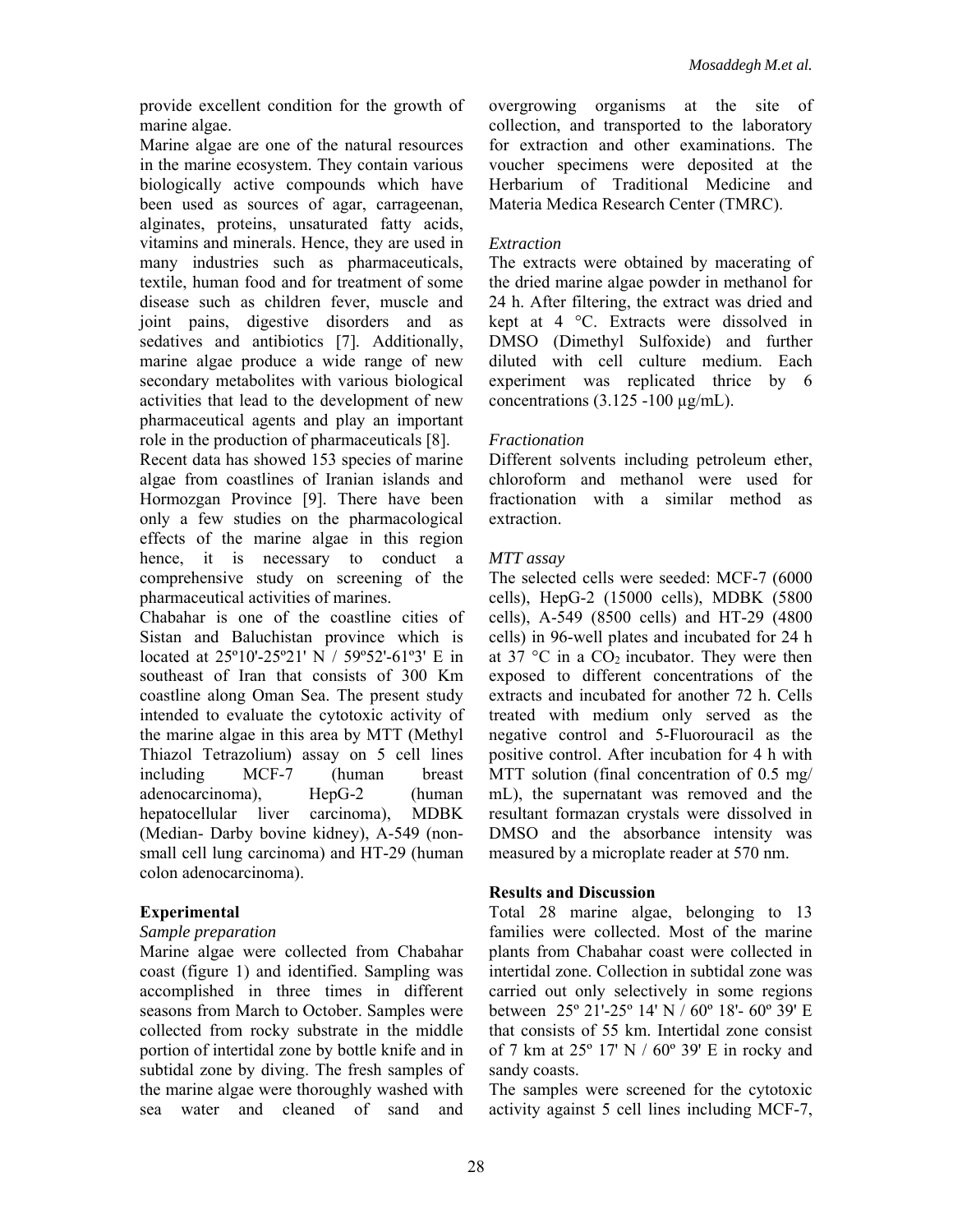HepG-2, HT-29, A-549 and MDBK by MTT assay (Table 1). 5-Fluorouracil showed cytotoxic activity against all selective cell lines  $(IC_{50}$  0.03-56.28  $\mu$ g/mL). The samples did not show cytotoxicity against any of the selected cell lines up to 100 μg/mL except for *Jania*   $adhaerens (IC<sub>50</sub> 85.03 µg/ml) against MCF-7$ cell line. Based on the data obtained, the fractions of *J. adhaerens* have also been investigated. The petroleum ether fraction exhibited no cytotoxic activity, but the chloroform fraction demonstrated cytotoxicity to HT-29, MCF-7, HepG-2, A-549 and MDBK  $(IC_{50} \le 100 \text{ µg/mL})$  (Figure 2). The methanol fraction also exhibited cytotoxic activity in HT-29 (72.6 µg/mL) and MCF-7 (58.31 µg/mL) cell lines.

Marine organisms are considered as sources of biological active compounds as well as food additives. Some biological active metabolites of marine organisms possess pharmaceutical potential to cure diseases [10]. Several

**Table 1.** Cytotoxicity of marine algal from Chabahar coast

cytotoxic compounds such as fucoidans, laminarians, and terpenoids with anticancer, antitumor and antiproliferative properties have been reported to be abundant in algae [11] and many marine algae have been used as food in some parts of the world. In fact polysaccharides of the edible algae have attracted extensive interest due to their biological activities [12].



**Figure 1.** Map of the studied area

| N <sub>O</sub> | <b>Scientific Name</b>                                    | Family           | $IC_{50} (\mu g/mL)$ |          |              |         |             |
|----------------|-----------------------------------------------------------|------------------|----------------------|----------|--------------|---------|-------------|
|                |                                                           |                  | $A-549$              | $HepG-2$ | <b>HT-29</b> | $MCF-7$ | <b>MDBK</b> |
| $\mathbf{1}$   | Acanthofora spicifera (Vahl) Boergessen                   | Rhodomelacaea    | >100                 | >100     | >100         | >100    | >100        |
| $\overline{2}$ | Champia compressa Harvey                                  | Champiaceae      | >100                 | >100     | >100         | >100    | >100        |
| 3              | Colpomenia sinuosa (Mertens ex Roth) Derbes and<br>Solier | Scytosiphonaceae | >100                 | >100     | >100         | >100    | >100        |
| 4              | Cystoseira indica (Thivy et Dosi) Mairh                   | Cystoseiraceae   | >100                 | >100     | >100         | >100    | >100        |
| 5              | Cystoseria myrica (S.G. Gmelin) J. Agardh                 | Cystoseiraceae   | >100                 | >100     | >100         | >100    | >100        |
| 6              | Dictyota cervicornis Kuetzing                             | Dictyotaceae     | >100                 | >100     | >100         | >100    | >100        |
| 7              | Gelidiella acerosa (Forssekal) Feldmann & G.<br>Hamel     | Gelidiaceae      | >100                 | >100     | >100         | >100    | >100        |
| 8              | Gelidium micropterum Kuetzing                             | Gelidiaceae      | >100                 | >100     | >100         | >100    | >100        |
| 9              | Gracilaria corticata (J. Agardh) J.Agardh                 | Gracilariaceae   | >100                 | >100     | >100         | >100    | >100        |
| 10             | Gracilaria folifera(Forsskal) Boergessen                  | Gracilariaceae   | >100                 | >100     | >100         | >100    | >100        |
| 11             | Hypnea boergeseni Tanaka                                  | Hypneaceae       | >100                 | >100     | >100         | >100    | >100        |
| 12             | Hypnea charoides Lamx.                                    | Hypneaceae       | >100                 | >100     | >100         | >100    | >100        |
| 13             | Hypnea valentiae (Turner) Montagne                        | Hypneaceae       | >100                 | >100     | >100         | >100    | >100        |
| 14             | Jania adhaerens Lamouroux                                 | Corallinaceae    | >100                 | >100     | >100         | 85.03   | >100        |
| 15             | Laurencia obtuse (Huds.) Lamx.                            | Rhodomelaceae    | >100                 | >100     | >100         | >100    | >100        |
| 16             | Nizimuddinia zanardini Schiffner                          | Alariaceae       | >100                 | >100     | >100         | >100    | >100        |
| 17             | Padina australis Hauck                                    | Dictyotaceae     | >100                 | >100     | >100         | >100    | >100        |
| 18             | Padina tetrastromatica Hauck                              | Dictyotaceae     | >100                 | >100     | >100         | >100    | >100        |
| 19             | Sargassum glaucescens J. Agardh                           | Sargassaceae     | >100                 | >100     | >100         | >100    | >100        |
| 20             | Sargassum ilicifolium (Turner) C. Agardh                  | Sargassaceae     | >100                 | >100     | >100         | >100    | >100        |
| 21             | Sargassum tenerimum J. Agardh                             | Sargassaceae     | >100                 | >100     | >100         | >100    | >100        |
| 22             | Scinaia furcelata (Turner) J.Agardh                       | Galaxauraceae    | >100                 | >100     | >100         | >100    | >100        |
| 23             | Spatoglossum asperum J. Agardh                            | Dictyotaceae     | >100                 | >100     | >100         | >100    | >100        |
| 24             | Spatoglossum dichotomum Tseng et. Lu                      | Dictyotaceae     | >100                 | >100     | >100         | >100    | >100        |
| 25             | Stoechospermum marginatum C. Agardh                       | Dictyotaceae     | >100                 | >100     | >100         | >100    | >100        |
| 26             | Ulva fasciata Delile                                      | Ulvaceae         | >100                 | >100     | >100         | >100    | >100        |
| 27             | Ulva rigida C. Agardh                                     | Ulvaceae         | >100                 | >100     | >100         | >100    | >100        |
| 28             | Valonopsis pachynema (Mart.)Boergessen                    | Valoniaceae      | >100                 | >100     | >100         | >100    | >100        |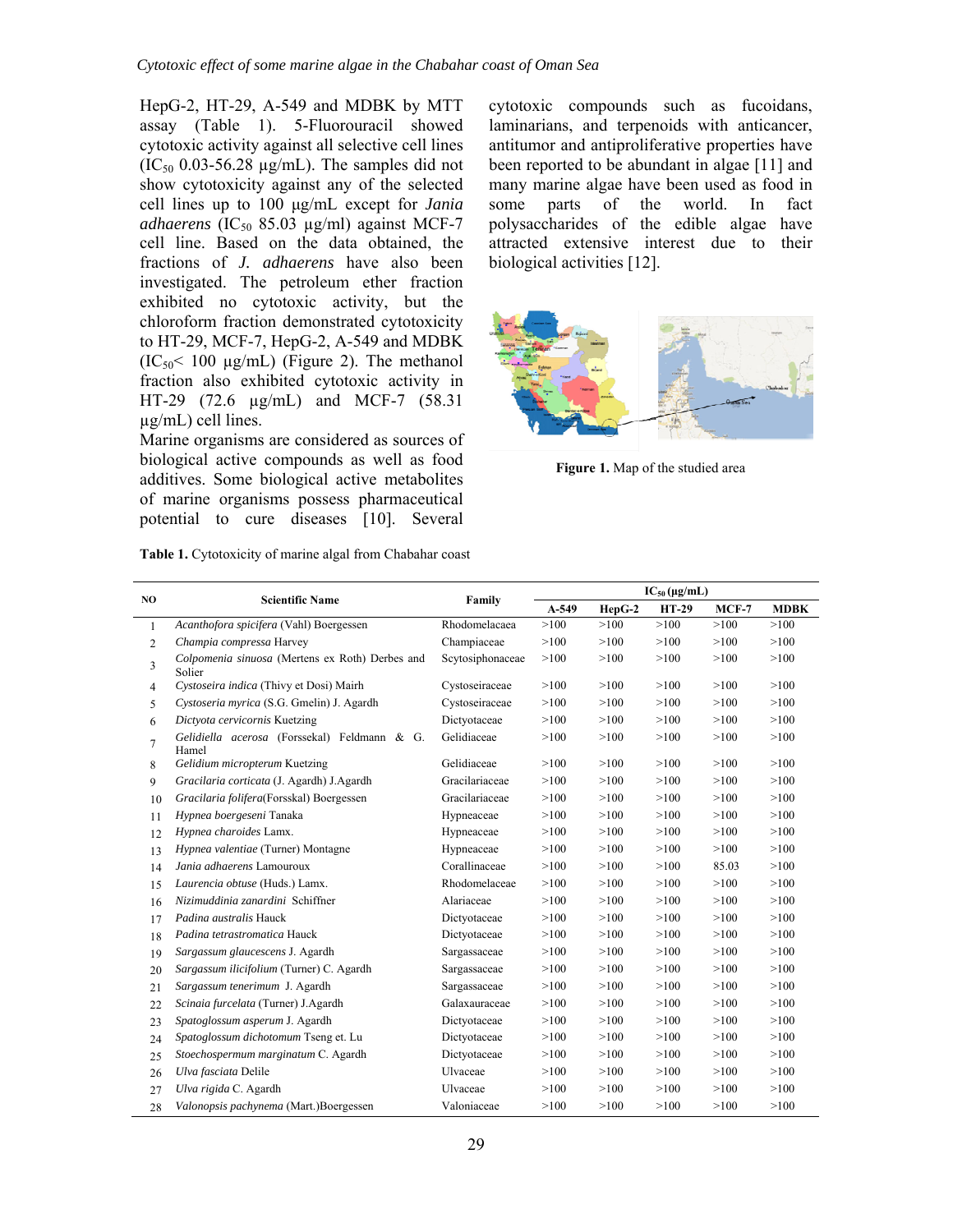

Figure 2. IC<sub>50</sub> values of *Jania adhaerens* chloroform and methanol fractions in cell line

Results of recent studies on the biological and pharmaceutical activities of some marine plants which were investigated in the present study are as follows: Pillai and Varier reported that *Padina tetrastromatica* was the major source for the manufacture of alginic acid in Kerala [13]. Researchers exhibited that *Hypnea charoides* was a red alga along the coast of Japan and Korea which contained a water-soluble mucilaginous polysaccharide, used for making jelly food in Japan [14]. The red alga *Acanthophora spicijka* has been reported as a rich source of carrageenan, ecamtene and antheraxanthin, and contains plentiful supply of nutrients. Alcoholic extracts of *Ulva fasciata* and *U. lactuca* have exhibited antiviral and anti-implantation activities [15]. *U. fasciata* has been reported to produce a novel sphingosine derivative with antiviral activity [16]. *U. fasciata* is used in soups and salads, and has been reported to possess antioxidant and antibacterial activity. *Ulva* species are rich in essential nutrients and they exhibit anti-peroxidative and antihyperlipidaemic activities. Chloroform and methanol fractions of an ethanol extract of *Spatoglossum asperum* has showed antifungal activity against the highly destructive plant pathogens. From the crude extracts of 21 brown algae collected from the south coast of England and the West coast of Ireland, three algae extracts, have demonstrated cytotoxic activity [17].

Aqueous extracts of brown alga *Sargassum oligocystum*, gathered from Persian Gulf seashore, has showed antitumor activity against K-562 and Daudi human cancer cell lines [18]. Antitumor activity has also been observed with the macro alga *S. stenophyllum* 

[19]. Also, the methanol extract of *S. swartzii*  collected from the Persian Gulf has demonstrated cytotoxic effect against T-47D cells  $(IC_{50} < 100 \text{ µg/mL})$  [20]. In the same study the speices of *Sargassum* showed no cytotoxicity.

Several sulfated polysaccharides isolated from algae have shown antitumor, anticancer and antimetastatic activities in mice. The hydroquinone diterpene from *Cystoseira mediterraneol* has shown inhibitory effects on mitotic cell division [21]. Fractions of the alcohol extract of *C. myrica* have demonstrated four new cytotoxic hydroazulene diterpenes [22].

A new ketosteroid, 6β, 16 β-dihydroxycholest-4-en-3-one was isolated from the red alga *J. adhaerens*. This compound possessed protective antigenotoxicity effect in human peripheral blood cells [23]. Additionally, *J. adhaerens* from central Mediterranean region has been examined for the production of antibacterial, antifungal, antiviral, cytotoxic and antimitotic compounds. This species has demonstrated antifungal and antimitotic properties [24].

In the present study, the methanol extract of *J. adhaerens* has exhibited cytotoxic effects on MCF-7 and HT-29 cell lines and the chloroform was cytotoxic to all cell lines which is promising for isolation of effective constituents in future investigations.

# **Acknowledgements**

The authors wish to thanks the Traditional Medicine and Materia Medica Research Center, Shahid Beheshti University of Medical Sciences for the grant No. 130.

#### **References**

- [1] Newman DJ, Cragg GM. Natural products as sources of new drugs over the last 25 years, *J Nat Prod*. 2007; 70(3): 461-77.
- [2] Mosaddegh M, Esmaeili S, Naghibi F, Hamzeloo-Moghadam M, Haeri A, Pirani A, Moazzeni H. Ethnomedical survey and cytotoxic activity of medicinal plant extracts used in Kohgiluyeh and Boyerahmad Province in Iran. *J Herbs Spices Med Plants.* 2012; 18(3): 211-221.
- [3] Sahranavard S, Naghibi F, Ghaffari S. Cytotoxic activity of extracts and pure compounds of *Bryonia aspera*. *Int J Pharm Pharmaceut Sci.* 2012; 4(3): 541-543.